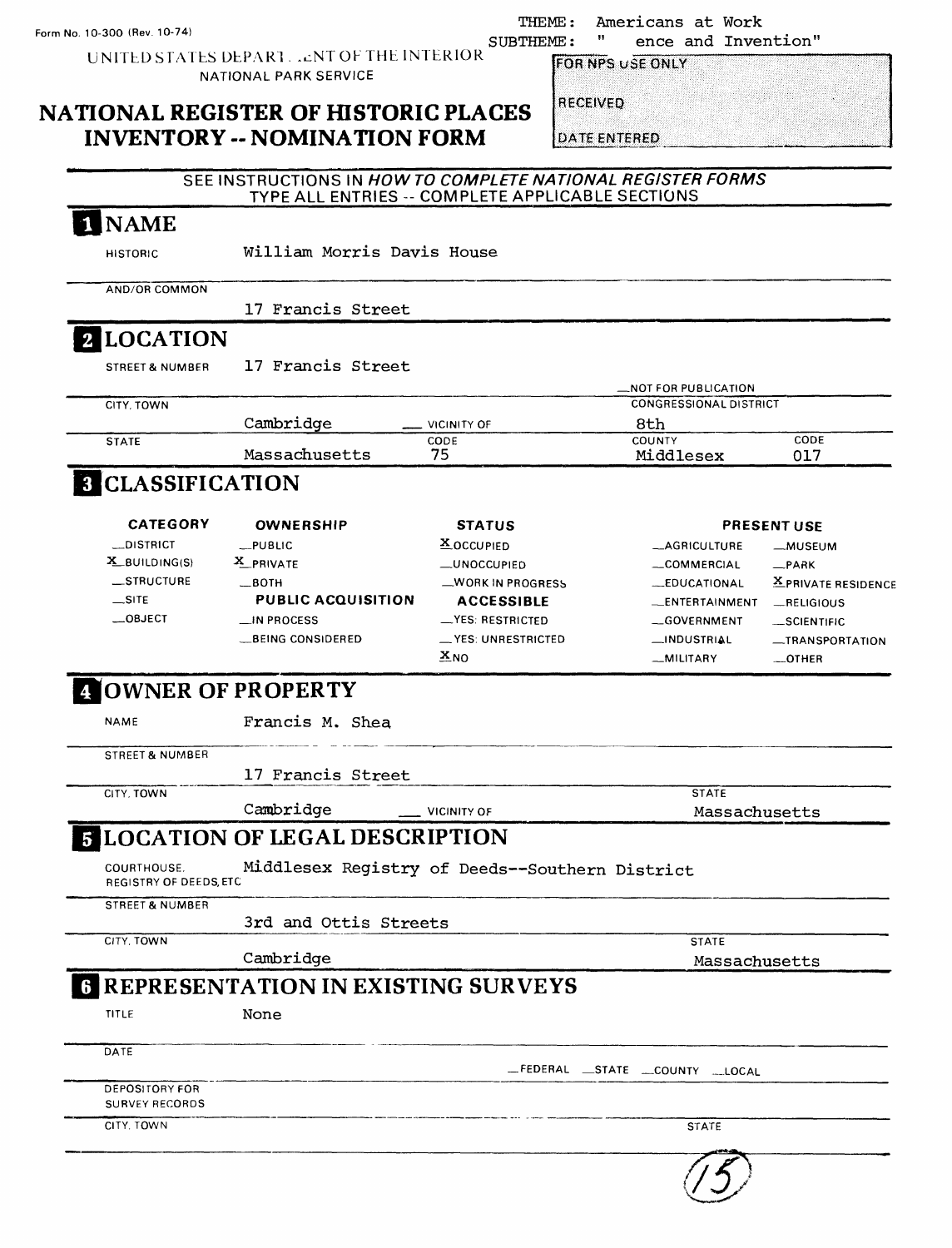# **DESCRIPTION**

|                         | <b>CONDITION</b>  | <b>CHECK ONE</b> | <b>CHECK ONE</b>       |       |
|-------------------------|-------------------|------------------|------------------------|-------|
| <b>XEXCELLENT</b>       | _DETERIORATED     | X_UNALTERED      | <b>X</b> ORIGINAL SITE |       |
| $\sub{600D}$            | RUNS              | $\equiv$ ALTERED | $-MOVED$               | DATE_ |
| (unrestored)<br>$-FAIR$ | <b>LUNEXPOSED</b> |                  |                        |       |

**DESCRIBE THE PRESENT AND ORIGINAL (IF KNOWN) PHYSICAL APPEARANCE**

The William Morris Davis House in Cambridge, Massachusetts, is a frame,  $2\frac{1}{2}$  story gabled roof house with a gambreled roof wing. The exterior is sheathed in shingles. The main entrance is located on the side of the house and there is also a rear entrance. The front elevation is characterized by an irregular or assymetrical window arrangement and a columned porch at the entrance. An end bay window faces the street.

The date of construction and the builder are unknown. The use of shingles as covering indicates that the house belongs to what the authors of the Cambridge Historical Commission's Old Cambridge (1973) call the "shingle style" of the Queen Anne movement in Cambridge. This would indicate that the house was probably built in the 1890's. Old Cambridge does not note 17 Francis Street as a distinguished illustration of the "shingle style." In itself the building appears to be of no particular architectural significance.

17 Francis Street was the home Willima Morris Davis lived in from approximately 1898, the time he was appointed to the Sturgis-Hooper Professorship at Harvard, until 1916. It was during this period that Davis performed some of his most productive work in geography.

17 Francis Street retains an integrity of association with the Davis period. The building has undergone no significant exterior alterations since its construction. The basic interior floor plan is also intact with the exception that the present owner has installed an apartment on the third floor. The structure continues to function as a private residence.

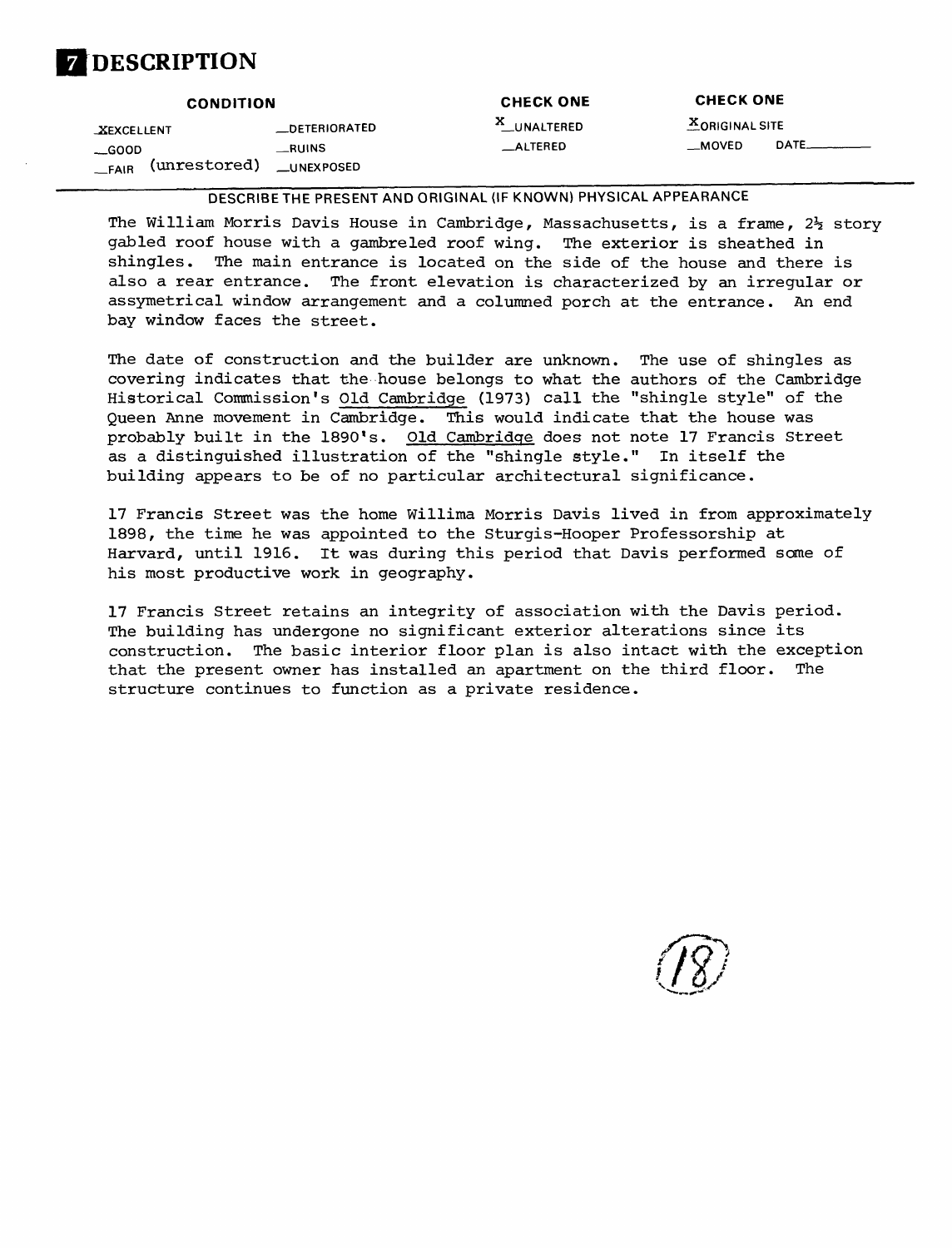# **01 SIGNIFICANCE**

| <b>PERIOD</b>              | AREAS OF SIGNIFICANCE -- CHECK AND JUSTIFY BELOW |                                |                          |                                  |
|----------------------------|--------------------------------------------------|--------------------------------|--------------------------|----------------------------------|
| _PREHISTORIC               | <b>ARCHEOLOGY-PREHISTORIC</b>                    | COMMUNITY PLANNING             | - LANDSCAPE ARCHITECTURE | RELIGION                         |
| $-1400-1499$               | _ARCHEOLOGY-HISTORIC                             | CONSERVATION                   | $-LAW$                   | <b>XX</b> SCIENCE                |
| $-1500-1599$               | <b>AGRICULTURE</b>                               | ECONOMICS                      | <b>LITERATURE</b>        | __SCULPTURE                      |
| $-1600-1699$               | <b>_ARCHITECTURE</b>                             | $LEDUCA$ $T10N$                | -MILITARY                | __SOCIAL/HUMANITARIAN            |
| 1700-1799                  | ART                                              | <b>LENGINEERING</b>            | $-MUSIC$                 | $\overline{\phantom{0}}$ THEATER |
| $X_{-1800-1899}$           | $\equiv$ COMMERCE                                | <b>LEXPLORATION/SETTLEMENT</b> | <b>EPHILOSOPHY</b>       | -TRANSPORTATION                  |
| $\frac{\text{X}}{2}$ 1900- | COMMUNICATIONS                                   | __INDUSTRY                     | -POLITICS/GOVERNMENT     | OTHER (SPECIFY)                  |
|                            |                                                  | $\Box$ INVENTION               |                          |                                  |
|                            |                                                  |                                |                          |                                  |

#### **SPECIFIC DATES 1898-1916 BUILDER/ARCHITECT unknown**

#### **STATEMENT OF SIGNIFICANCE**

William Morris Davis was born February 12, 1850, in Philadelphia. His father was a successful Philadelphia businessman and young Davis grew up in comfortable and secure surroundings. His early education was typical of the period. His mother taught him at home until he was eleven at which time he entered a private school. In 1866 at age 16 Davis enrolled at Harvard's Lawrence Scientific School. In 1869 he earned a bachelor of science degree magna cum laude and a year later he received an engineering degree. Although Davis early displayed a high aptitude for scientific and engineering subjects, he returned to Philadelphia in 1873 and entered his father's business. The life of a businessman soon proved unsatisfactory to the young man and in 1876 Davis returned to Harvard to pursue the study of geology under Nathaniel S. Shaler. In 1877-78 he took a trip around the world studying geological formations and meeting his colleagues in other countries. Upon his return Davis was appointed an instructor of geology at Harvard. The appointment marked the beginning of a teaching career at Harvard that lasted until 1912. Davis' academic career was highly successful and reached its high point in 1898 when he was appointed to the Sturgis-Hooper Professorship of Geology. In 1912 Davis resigned from the Harvard faculty. His elevation to emeritus status did not mean the end of his research, writing, and active participation in geological and geographical circles. According to Herman R. Friss, Davis' biographer in the Dictionary of American Biography, it was during the 36 years between his appointment as Sturgis-Hooper professor in 1898 and his death in 1934 that Davis, "...profoundly affected the science of geology and geography." $1$ 

After his retirement from Harvard, Davis traveled widely at home and abroad. In 1908-09 and again in 1911-12 he taught in Germany and France. Upon returning home in 1912 he lead a cross country excursion of leading American geologists and geographers. During World War I Davis served as chairman of the geography committee of the National Research Council. Beginning in approximately 1924 his interest centered on California where he studied oceanography and coral formations and lectured at various universities. Davis was active until the end of his life. He died on February 5, 1934, at Pasadena during the National Academy of Science annual meeting.

^Herman R. Friss, "William Morris Davis," Dictionary of American Biography, 21, (New York, 1944), p. 230.

(Continued)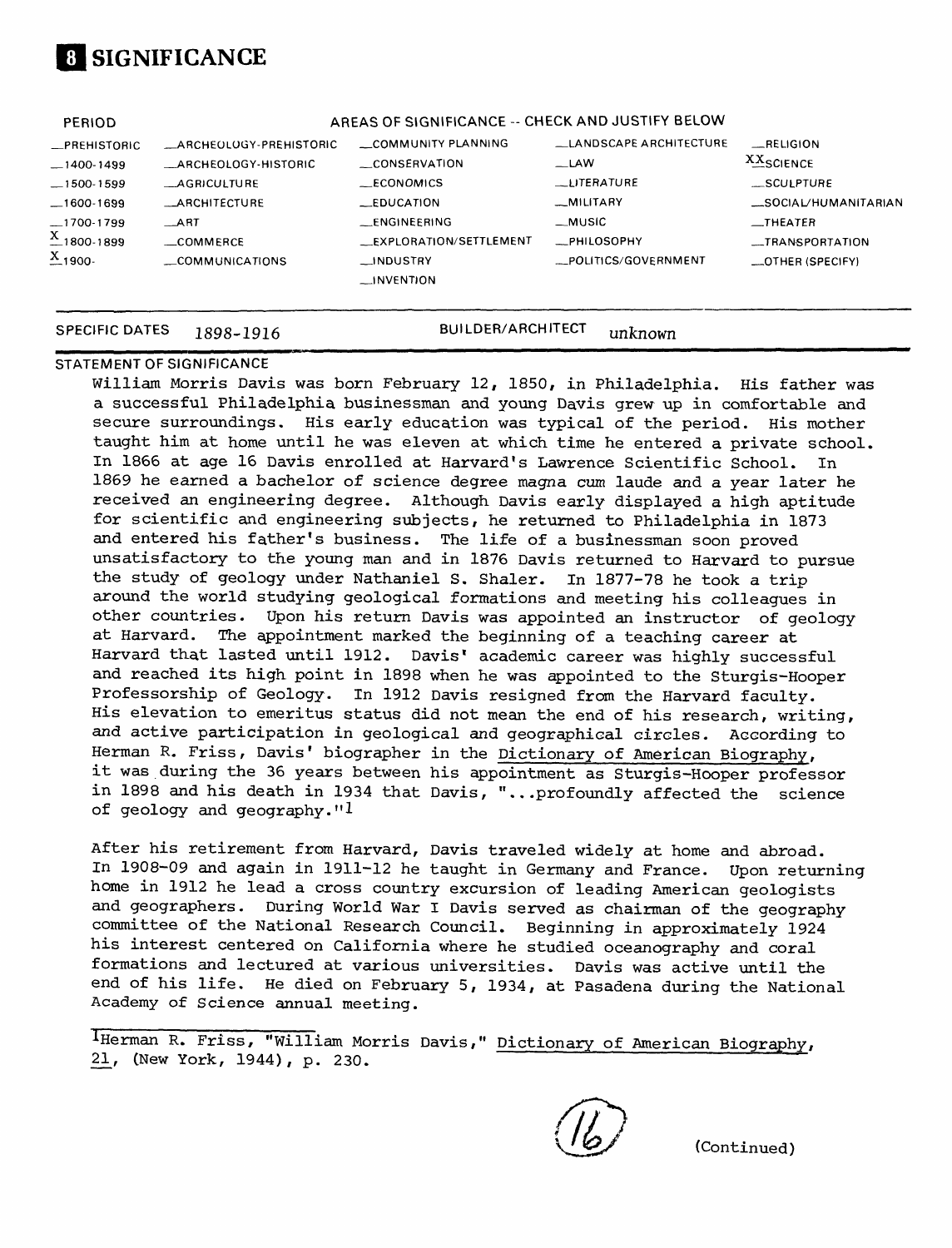## **9 MAJOR BIBLIOGRAF** *i***CAL REFERENCES**

Reginald A. Daly, "William Morris Davis, 1850-1934," National Academy of Science Biographical Memoirs, 23, (Washington, 1945).

Herman R. Friss, "William Morris Davis," Dictionary of American Biography, 21, (New York, 1944).

New York Times, February 7, 1934.

## INGEOGRAPHICAL DATA

ACREAGE OF NOMINATED PROPERTY **less than one acre** UTM REFERENCES



**VERBAL BOUNDARY DESCRIPTION** 

|                                                                                                                              |      |               | LIST ALL STATES AND COUNTIES FOR PROPERTIES OVERLAPPING STATE OR COUNTY BOUNDARIES                                                                                                                                                                                       |
|------------------------------------------------------------------------------------------------------------------------------|------|---------------|--------------------------------------------------------------------------------------------------------------------------------------------------------------------------------------------------------------------------------------------------------------------------|
| <b>STATE</b>                                                                                                                 | CODE | <b>COUNTY</b> | CODE                                                                                                                                                                                                                                                                     |
| <b>STATE</b>                                                                                                                 | CODE | <b>COUNTY</b> | CODE                                                                                                                                                                                                                                                                     |
| <b>III FORM PREPARED BY</b>                                                                                                  |      |               |                                                                                                                                                                                                                                                                          |
| NAME / TITLE                                                                                                                 |      |               |                                                                                                                                                                                                                                                                          |
| James Sheire, Historian                                                                                                      |      |               |                                                                                                                                                                                                                                                                          |
| ORGANIZATION                                                                                                                 |      |               | DATE                                                                                                                                                                                                                                                                     |
| Historic Sites Survey, National Park Service                                                                                 |      |               | <b>July 1975</b>                                                                                                                                                                                                                                                         |
| <b>STREET &amp; NUMBER</b>                                                                                                   |      |               | <b>TELEPHONE</b>                                                                                                                                                                                                                                                         |
| 1100 L Street NW.                                                                                                            |      |               | 202-523-5464                                                                                                                                                                                                                                                             |
| <b>CITY OR TOWN</b>                                                                                                          |      |               | <b>STATE</b>                                                                                                                                                                                                                                                             |
| Washington                                                                                                                   |      |               | D.C.                                                                                                                                                                                                                                                                     |
| NATIONAL <sub>X</sub><br>criteria and procedures set forth by the National Park Service.<br>FEDERAL REPRESENTATIVE SIGNATURE |      | STATE         | LOCAL<br>As the designated State Historic Preservation Officer for the National Historic Preservation Act of 1966 (Public Law 89-665), I<br>hereby nominate this property for inclusion in the National Register and certify that it has been evaluated according to the |
| <b>TITLE</b>                                                                                                                 |      |               | DATE                                                                                                                                                                                                                                                                     |
| <b>FOR NPS USE ONLY</b><br>I HEREBY CERTIFY THAT THIS PROPERTY IS INCLUDED IN THE NATIONAL REGISTER                          |      |               |                                                                                                                                                                                                                                                                          |
|                                                                                                                              |      |               | DATE                                                                                                                                                                                                                                                                     |
| DIRECTOR, OFFICE OF ARCHEOLOGY AND HISTORIC PRESERVATION<br><b>ATTEST:</b>                                                   |      |               | <b>DATE</b>                                                                                                                                                                                                                                                              |
| <b>KEEPER OF THE NATIONAL REGISTER</b>                                                                                       |      |               |                                                                                                                                                                                                                                                                          |
|                                                                                                                              |      |               |                                                                                                                                                                                                                                                                          |